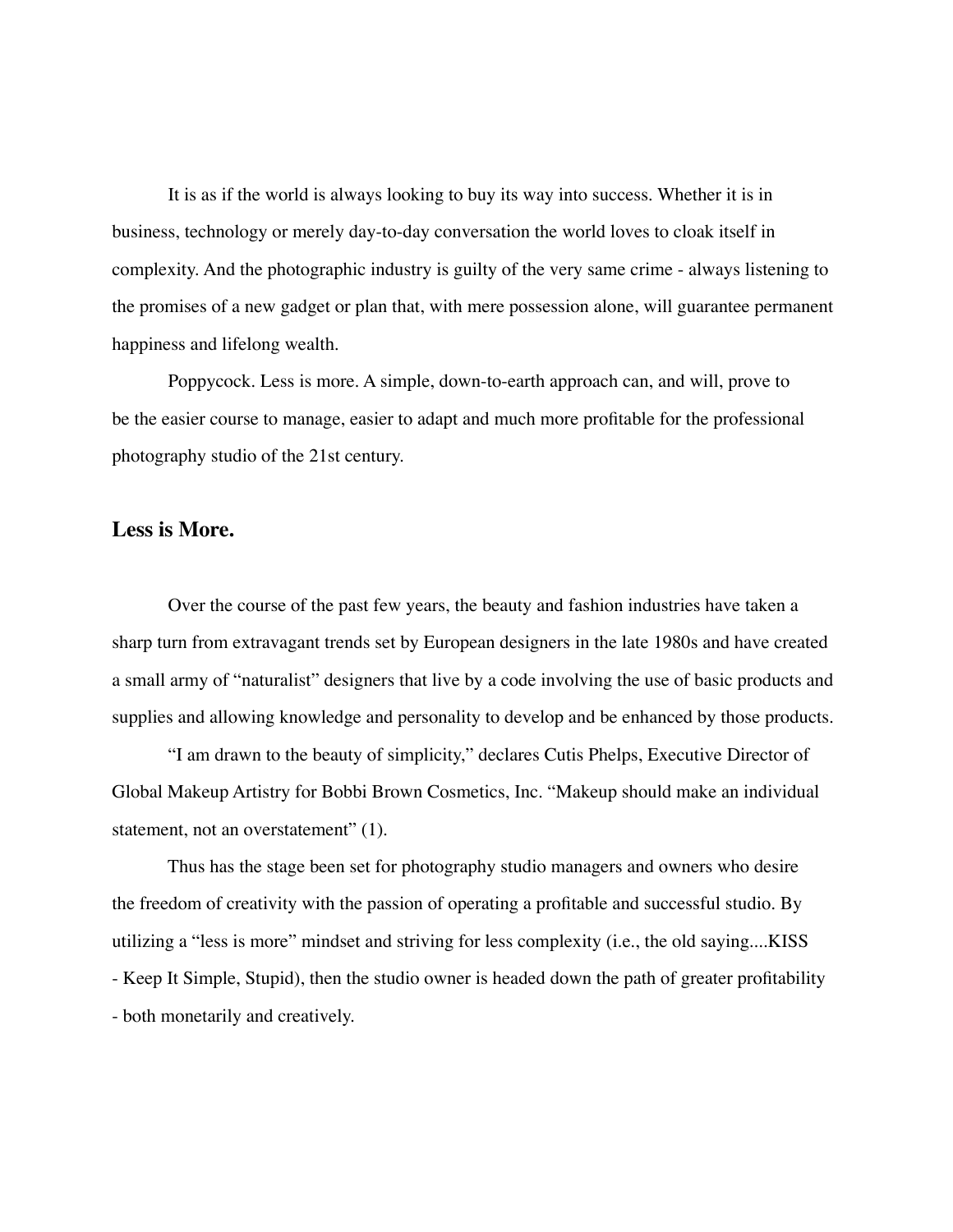### **Less Expense is More Profit.**

The first rule taught to business students in university classes involves profitability. That being, the more you make and the less you spend the more you get to keep. This is outlined in the Encyclopedia of Business and Finance, a "guideline" used in college business courses.

*The basic idea behind profitability pricing is to maximize profit. The basic formula for this objective is that profits equal revenue minus expenses (P=R-E). Revenue is determined by a product's selling price and the number of units sold. A company must be careful not to increase the price of the product too much, or the quantity sold will be reduced and total profits may be lower than desired. Therefore, a company is always monitoring the price of its products in order to make sure it is competitive while at the same time providing for an acceptable profit margin. (701).*

When applying this concept in the photography studio, a manager simply needs to keep in mind that the less money spent on equipment, supplies, etc., the more profit he or she will realize at year's end. This concept is especially prevalent at this point in professional photography as many studios consider switching from film formats to digital formats.

Solely from a business standpoint and applying the principles of profitability outlined here, the digital decision wins, hands down. Digital cameras are considerably lower priced than film cameras that can produce the same quality of images in side-by-side comparisons. For example, the Fuji S-2 with a Tamron 28-108mm lens and a 340MB memory card and card reader prices at \$3430.95 (Tallyn's Professional Photographic, Peoria, IL, price book 2002) and can render an image at 16 inches by 20 inches with little or no digital noise and/or pixilation. A comparable film camera - the Mamiya RZ67 with a 180mm, f4.5 lens, prism, 120 film back with insert and camera stand prices at \$5,554.00 (Tallyn's). With the digital camera, there is the necessity of a computer, which averages at \$799.00 for an HP Pavilion AMD with 512MB ram and an 80GB hard drive. The addition of a Sony Multiscan monitor (\$379.00) and Adobe Photoshop 7.0 (\$588.99) (PC Mall, Costa Mesa, CA) brings the digital total to \$6197.94 - \$644.94 more than the film unit. However, the cost of the raw film at \$4.16 per roll (Kodak Portra NC 120) (Tallyn's) has not been factored in, while the digital unit can produce literally hundreds of thousands of images per memory card.

Those images, highly acceptable by consumer standards, cost the studio \$1.90 per raw, unretouched 8x10 through a digital lab service (White House Custom Colour, St. Paul, MN, price book 2003) while film services average \$2.50 (WHCC) for processing and \$3.80 (WHCC) for the raw, unretouched 8x10. Not factored into that equation is the proof, which averages \$0.65 (WHCC) and is generally required as a guide for the selection process

Those who argue that "time is money" have a valid reason to balk at a switch to the digital format. The learning curve for the digital process can be difficult and timely if no prior computer knowledge is possessed. However, with many labs charging up to \$9.00 per image (WHCC) to color correct and retouch an image, the photographer needs to have a very limited and basic knowledge of Photoshop and, in many cases, needs only to know how to transfer the images from the memory card to the computer and on to the lab. Programs such as Fuji's Studiomaster Pro make Photoshop unnecessary as they are an ordering system and allow the studio owner to pay the lab to retouch, crop and color correct - as was done in the film process.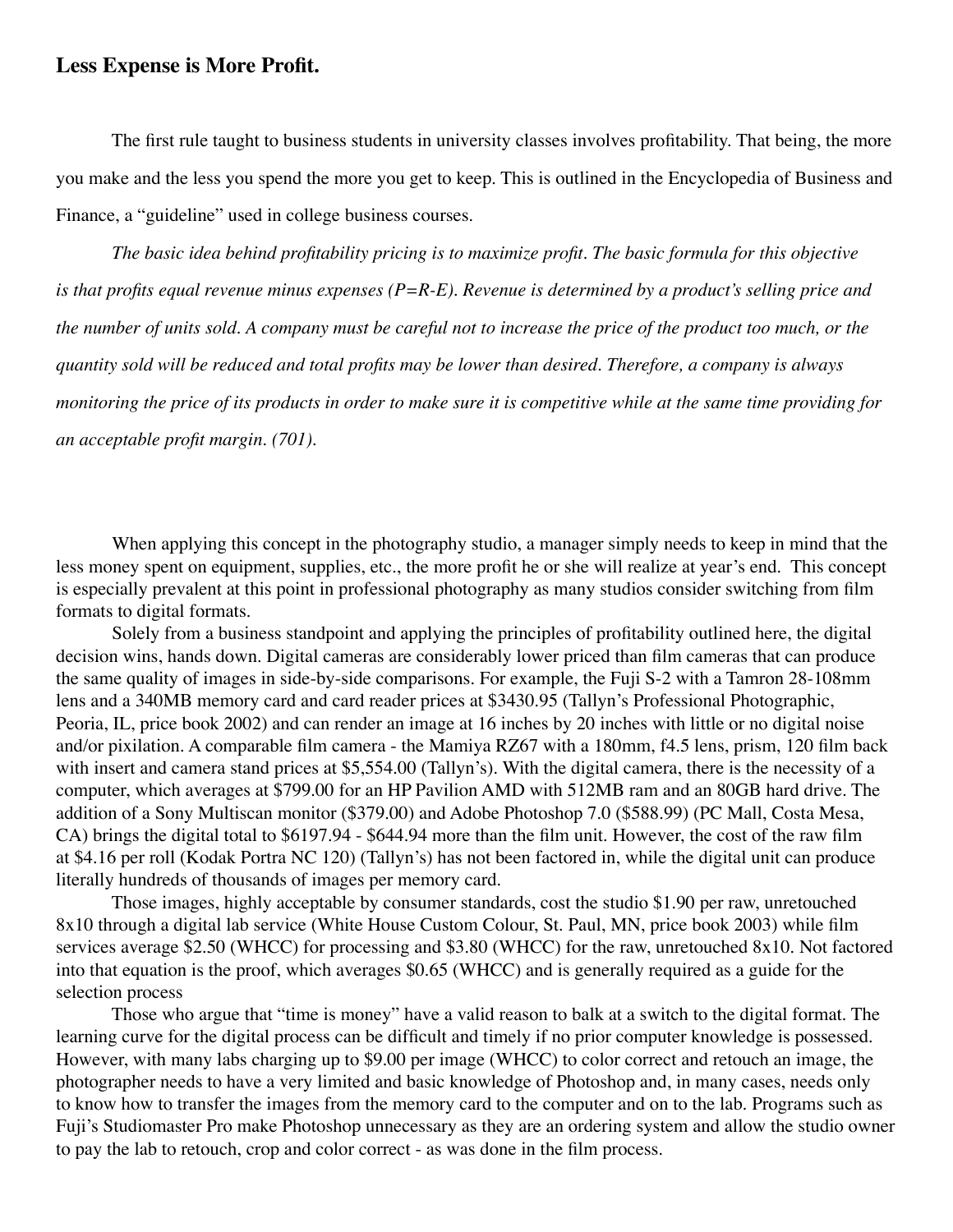Many studios today choose to employ and train individuals who can manipulate and process images and pay them a per hour rate that can still save the studio over what a lab may charge in a per image situation. Having an in-house employee is also an advantage for the studio as that employee can handle other duties while not on the computer and is specifically trained in the preferences of that studio, rather than utilizing preference training by the lab.

The decision of utilizing digital capture over film capture can be an easy one, where profitability is concerned. The hesitation over technology and education is an adaptation each studio owner must weigh. When the bottom line is the measuring guide, the simple answer of digital wins out.

# **Less Technology is More Creativity**

Once the decision to become a digital studio is made, the "less is more" principle definitely kicks into high gear.

Those owners who have selected a less-gizmo model of digital camera have defined themselves as the individuals with more opportunities to create and less time worrying about the technology of the equipment. Equipment is simply a tool in the hands of a craftsman.

Business management author David A. Whitsett explains that, "efficiency is the principal measure of management effectiveness. People holding this view are sympathetic to mechanical and electronic revolution in the workplace....The practical assumptions underlying this view are reflected in such principle as....Get the work done at the appropriate level....simplify and streamline. Simple means easy and easy means lower costs...batch the work whenever possible" (Whitsett).

Utilizing those theories, photographers can work more creatively and efficiently when understanding the limits of the equipment without being bogged down by its technology. Those who use a digital camera in the "manual" mode can operate it in much the same way as any other portrait or 35mm camera. With the addition of the "batch" action in Photoshop 7.0, the photographer can have the computer working while he/she has moved on to the next session.

Those who seek to let technology occupy the time they might be spending with clients in the camera room will find themselves with less time to photograph paying clients.

# **Less Communication is More Unhappy Customers**

In a survey on "Why Customers Quit," the following results were discovered:

- •Three percent  $(3%)$  move away
- •Five percent  $(5%)$  develop other friendships
- •Nine percent (9%) leave for competitive reasons
- •14% are dissatisfied with the product
- •68% quit because of an attitude of indifference toward the customer by the owner, manager or some

employee. The average business spends six times more to attract new customers than it does to keep old ones.

Yet customer loyalty is in most cases worth ten times the price of a single purchase. (LeBoeuf)

While it might be tempting to apply the "less is more" theory to marketing, the inverse is always applicable in this situation. The less communication with customers - and potential customers - the more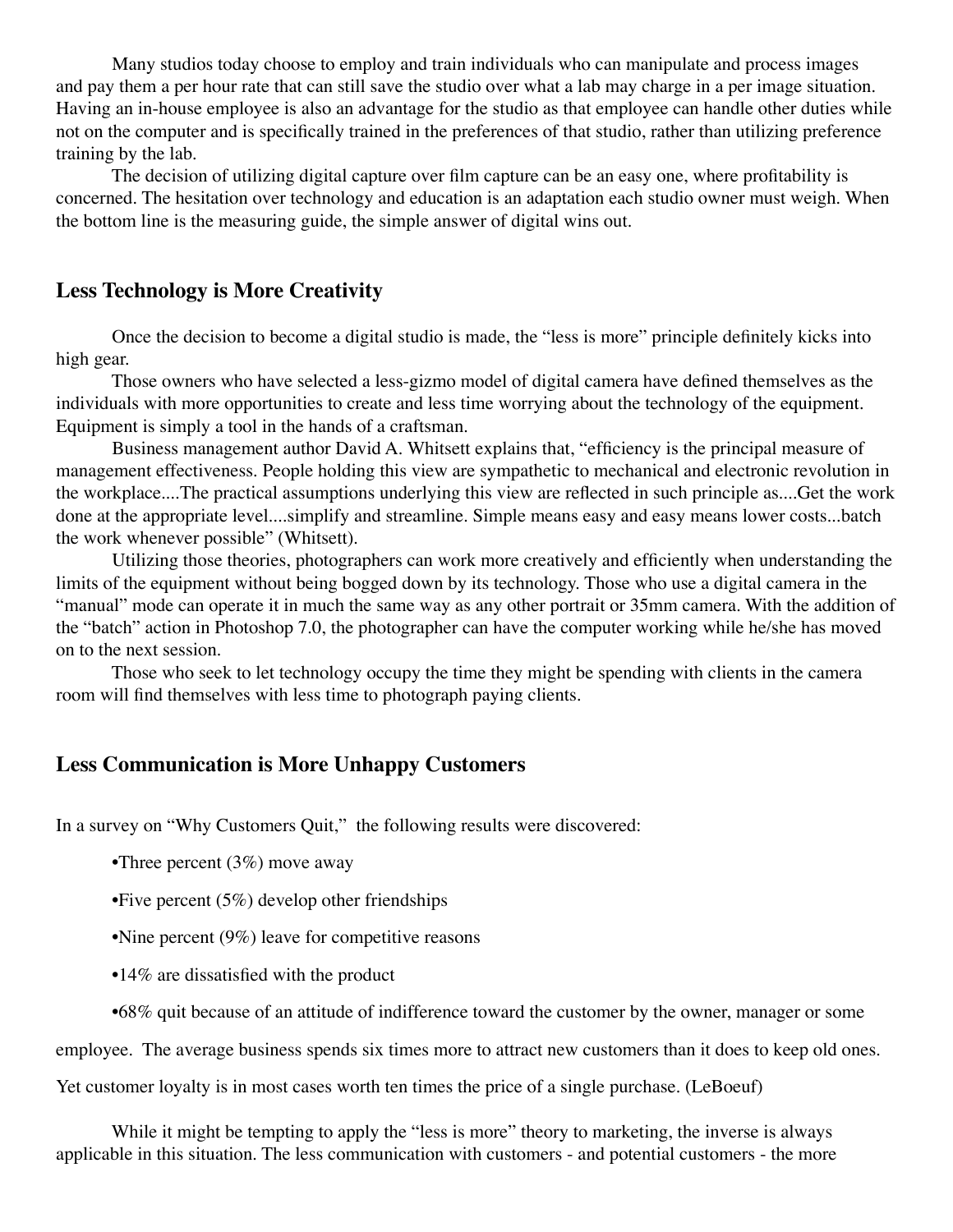unhappy the customers will be. What most consumers need and want is information. What will it cost? What time frame is involved? What if I don't like it? Those studio owners who believe that a potential client will invest thousands of dollars in their work without asking the basic questions are fooling themselves. Even the "carriage trade" client - the mythical "rich man" that we all dream of having - has done the research. We may not have been a part of it, but that "rich man" didn't get rich by making poor financial decisions.

Communication between studio and client is everything from price lists to portrait lists. The more thorough the communication -- both written and verbal -- the more informed and satisfied your clientele will be. But it doesn't have to be complex; simple writing, simple policies will be both easy to understand and easy to adhere to.

Those studios whose pricelists resemble calculus problems are asking for troubles from the start. A simple "all inclusive" pricing structure, with an explanation -- not an itemization -- of what is included, will allow the customer to know what he or she is getting for that price. If retouching, print finishing and mounting are included in the price, list those items but don't list their individual cost, as it can become a source for "negotiation" if a client is attempting to trim the cost.

Travel agents point out that their most popular resort destinations are those that offer a "package" where airfare, lodging, transportation and sometimes even meals, are included in the "pay once" price. Travelers then have the responsibility of paying just once and relaxing throughout the vacation.

Constant communication of costs, policies and delivery times can take the anxiety out of both the photographic process and the purchase for the consumer and allow the photographer to fill those voids with anticipation and excitement.

# **Less Planning is More Catching Up**

If studio managers and owners are going to both thrive and survive over the long haul (more than five years in the industry), then a simplified plan of action is a requirement. Without such a plan, those studios will be left in the dust, utilizing all their energies just keeping up with both technology and spending trends of their clients. In order to be profitable, the owner must take the time to look around and observe not only trends in the industry, but trends in the economy and society as well. A six-month and 12-month business plan is necessary to schedule, market and advertise promotions and events, but planning requires looking outside the industry at the big picture.

By 2025, nearly one-fifth of the American people will be sixty-five or older. What will that mean? Well, right off the bat, it means it'll be good to be old. How could it be otherwise? When boomers were young, youth was good. When they were middle-aged, a certain seasoned maturity was good. All of retailing --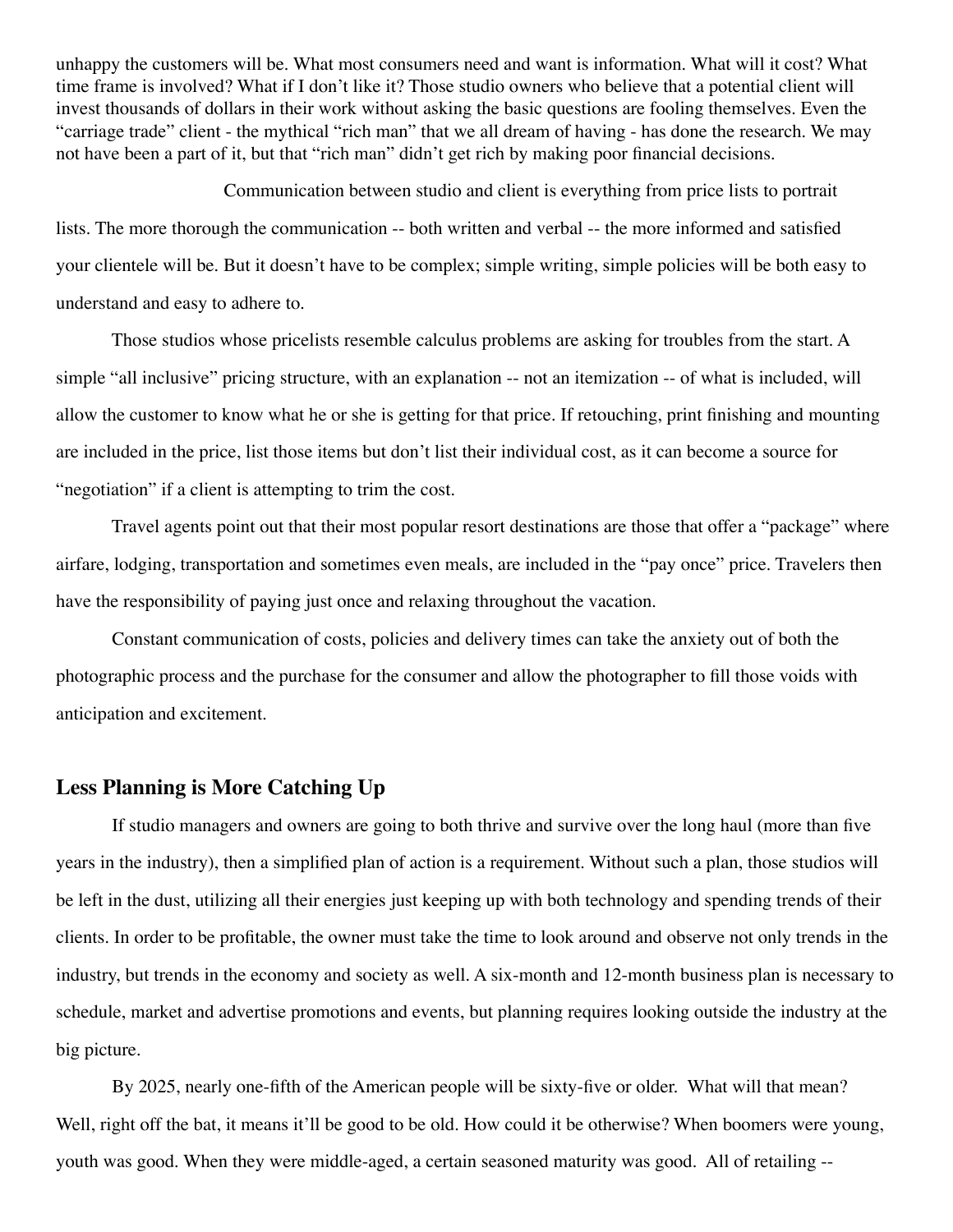stores, restaurants and banks -- is going to have to cater to us because we'll have the numbers and the dollars (Underhill).

Those simple observations in themselves should send up flares to photography studio owners. By analyzing what is being said, a studio owner can draw such conclusions as: (1) an increasing elderly population means more dollars to be spent on extended family portraits; (2) marketing of children/baby portraiture should more heavily include grandparents as well as parents; (3) sales of wedding portraiture to include not only parent albums, but grandparent albums. And so on.

By simply noticing the buying environment and community that surrounds us as well as riding the marketing of such larger corporations as McDonald's, GM and Marriott, we can learn to evaluate trends in marketing and society without hiring an outside marketing firm or spending an excessive amount of time tracking those trends. Studio owners can simply be aware of their own buying patterns and those of the community around them.

### **Less Imitating is More Opportunity.**

What may be the simple answer is often not the easiest answer. As studio owners with multiple hats to wear, it oftentimes is simplest to purchase a prepackaged business plan, some new business software or attend a seminar that promises to create endless wealth but only ends up creating more confusion. The best of the easy answers is to take what works in that particular studio and tweak it to make it that much better.

Doug Hall in Jump Start Your Brain, says, "For every Simplesse low-calorie ice cream, there's a Haagen-Dazs. For every Yugo, there's a Lexus. For every Mister Rogers, there's a Clint Eastwood. For every entrance, there's an exit. For every filet mignon, there's a slab of bologna. For every one-trick pony, there's a Secretariat. For every Stealth Bomber, there are a million paper airplanes. You get the idea" (Hall).

And so it is in the studio business. While it may seem simple to purchase an idea or promotion that some other studio has created, without the tweaking to adapt that idea or concept to the individual studio situation it may end up creating more work rather than more revenue.

Easy and simple should not always be used in the same sentence. It is easy to lay the Visa card on the table at a trade show. But it is not simple to make that promotion generate the same revenue it did for the proprietor of that trade show booth.

Adaptation, however, is as easy and simple as you want it to be. By utilizing what is already working in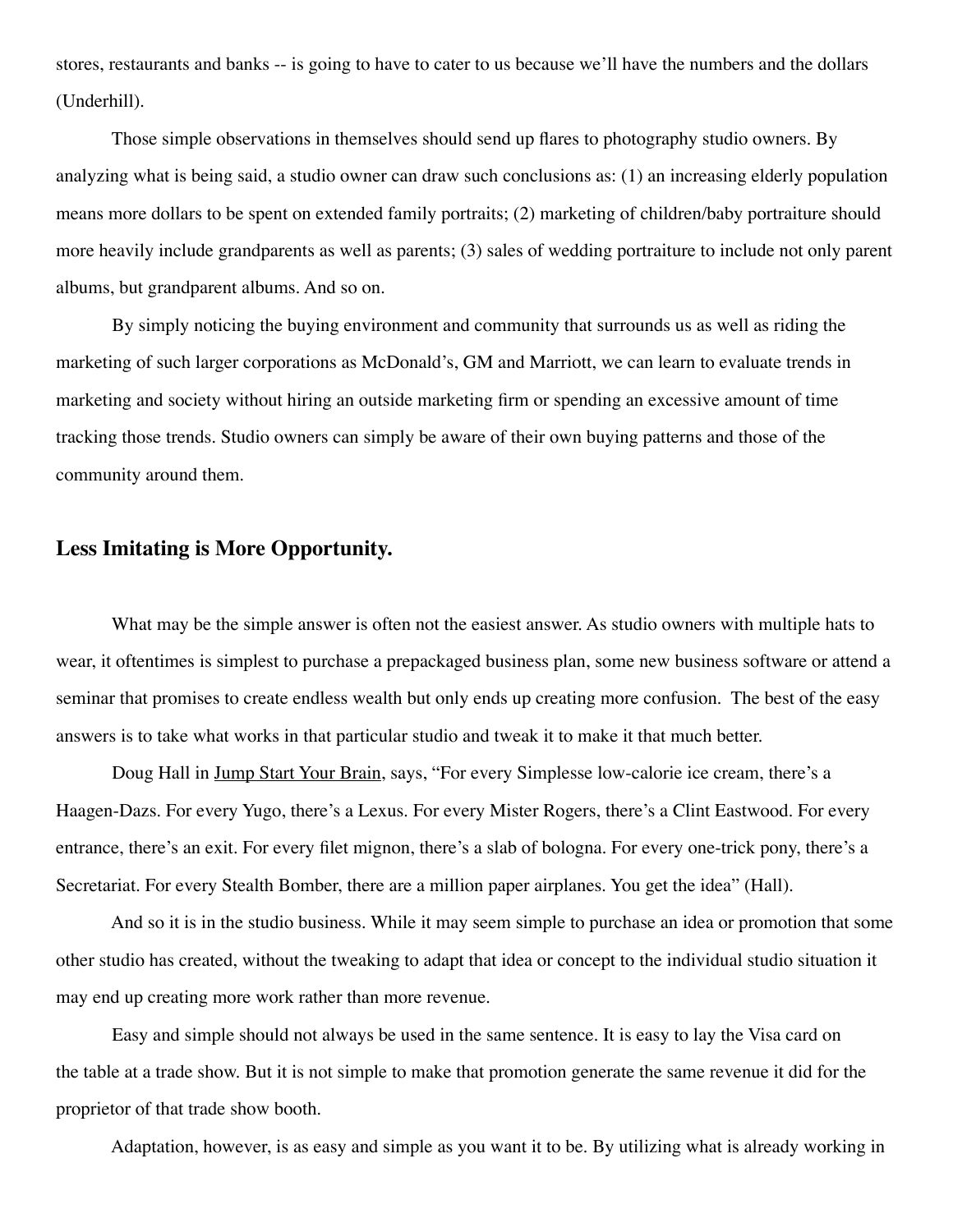the studio in regards to marketing, advertising and communication, it is easy to take the concept of a children's promotion with live animals and create it to fit a particular studio environment. It is not simple, however, to completely reconstruct your studio around a concept.

Those studios who have suddenly abandoned what has "always worked" for the concept of "one big-fat customer" are finding that the void between the two can be very dry and lonely. Those studios that represented many facets to a large population of customers (the large volume-lower price theory), and have now transformed themselves into low volume-high price studios are finding that the loss of a small percentage of their customer base can result in a hard financial blow. The studio that relies on 20 clients per year for 90% of the profit cannot afford to lose 10% of its client base, while a studio that relies on 200 clients per year spread over the 90% can lose 10% of its client base and not suffer the fall felt by the low volume studio.

### **Less Size is More Volume.**

As simple as it may be, the fact is that it is much easier to sell one two- and-a-half inch by three-and-ahalf inch wallet than it is to sell one twenty inch by twenty-four inch wall print. Not only can you make a case for easier storage, but price alone is a major factor in the sale.

So why is it that so many professional photographers and their salespeople work and sweat and strain to make that one large wall print sale? Why do they buy large screen televisions and create separate viewing rooms designed especially for this particular type of sale? Has no one ever weighed the cost of the sale to the cost of the item that is being sold?

Wallets (the two-and-a-half inch by three-and-a-half inch portraits), on the other hand, can be viewed and sold in a much smaller, less costly environment. And while the initial cost listed on a price sheet may not be nearly as much, the cost of selling wallets is much less than a large wall portrait, thus allowing the profit to be much more substantial.

Take the average high school senior portrait as an example. On a three-quarter length portrait of a senior girl with average skin the retouching cost may be slight, if any. As the head size is very small, tiny blemishes are not going to show up on a wallet, allowing the photographer to order the prints through the least expensive category offered by the lab. If a digital image is utilized, the retouching cost is also spared, as is the time to prepare the image with the exception of creating it to the correct dimensions.

The wall portrait, however, will require maximum retouching, along with print finishing and possibly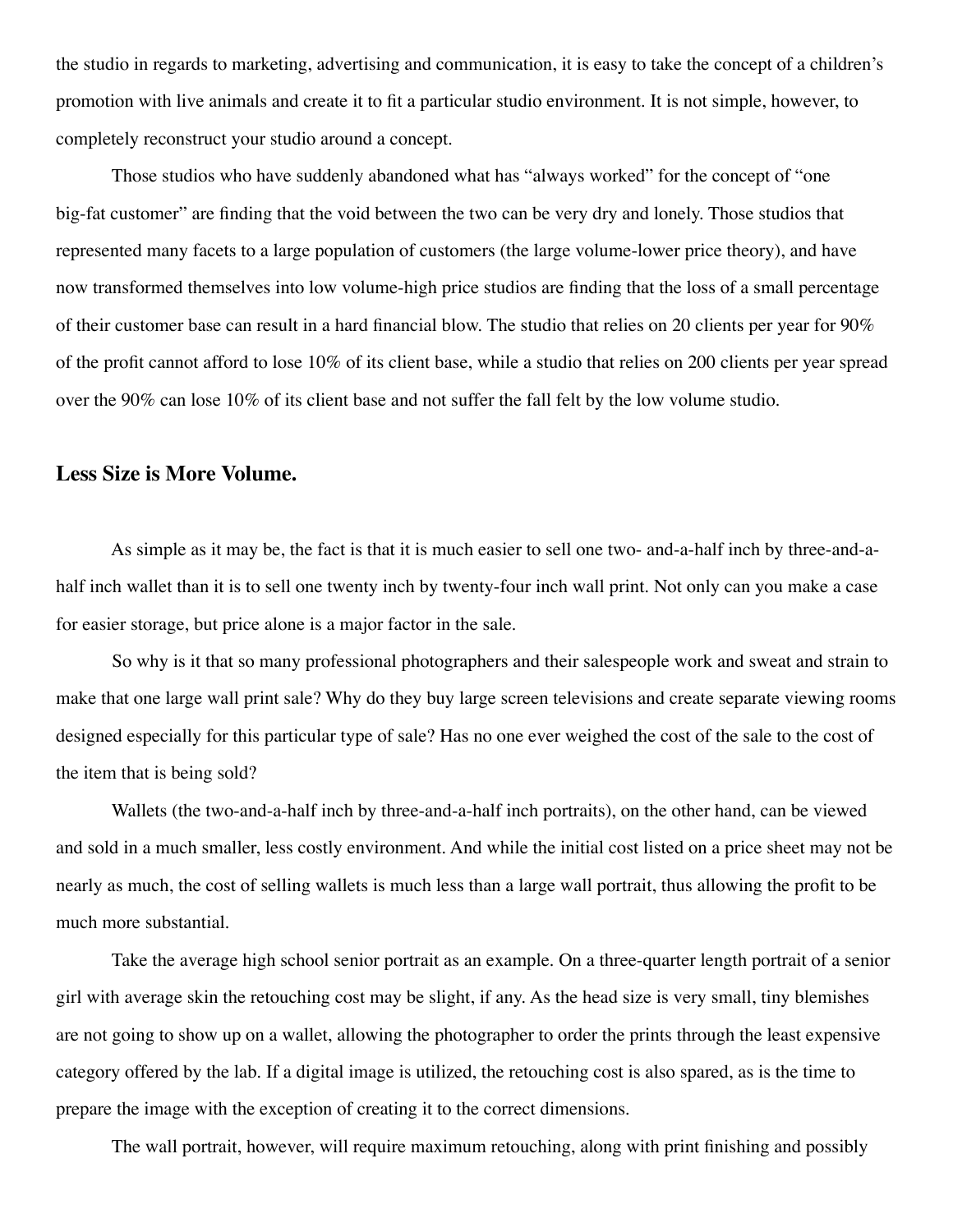even some corrective artwork to smooth the skin surface. It will also require some type of mounting in preparation for framing, which can substantially increase the shipping cost on such a print. Wallets, meanwhile, require only die-cutting and can be packaged in stacks to be shipped in smaller containers.

The key, however, to the wallet vs. wall portrait argument lies in the end use marketing aspect. For this explanation, we will say that one 20x24 wall portrait is equal to 100-2 1/2 x 3 1/2 portraits of the same subject. That wall portrait will undoubtedly be hung in a home or office where it will be viewed by members of the family and visitors to that home. Over the course of one year, an average home may have up to 75 different visitors, which means that 75 different individuals have viewed the work. The wallets, however, were all handed out to different individuals and have already been in the hands of 100 different individuals. If half of those who received wallets show that wallet to one other person, then 150 different individuals have viewed the work - twice the number that viewed the wall portrait.

This may be a crazy and against-the-grain approach to sales; however, when every sale is directly linked to a future sale, a studio owner needs to determine how to most efficiently optimize sales time. If it takes a salesperson two hours to create a \$500.00 sale and that salesperson makes \$10.00 per hour, along with a 10% commission on the sale, there is already \$70.00 taken right off the top, along with any taxes and other charges the state and federal governments may seek to take. That means that before any lab bills have been paid on the order, it has already been diminished to a \$430 order.

If it takes a salesperson thirty minutes to generate a \$500.00 sale and that salesperson makes \$10.00 per hour, along with a 10% commission on the sale, only \$55.00 is taken right off the top, less the government's share.

Consider this also. If it takes a salesperson thirty minutes to generate a \$500.00 sale and that salesperson makes \$10.00 per hour, along with a 10% profit sharing rather than commission, then the initial cost to the sale is only \$5.00. Staff members who share in the profit learn how to share in the expense as well. Their salaries cut into the profit margin, therefore they can understand how and why working more efficiently helps the bottom line, thus giving them a greater return. Profit sharing is a tool to promote efficiency and profitability in a company, rather than the competitiveness and the "sell-at-any-cost" attitude often generated by commission sales.

Overall, when a company uses a volume-pricing objective, it is seeking sales maximization within predetermined profit guidelines. Volume pricing can be beneficial to a company because its products are being purchased on a large scale, and large-scale product distribution helps to reinforce a company's name as well as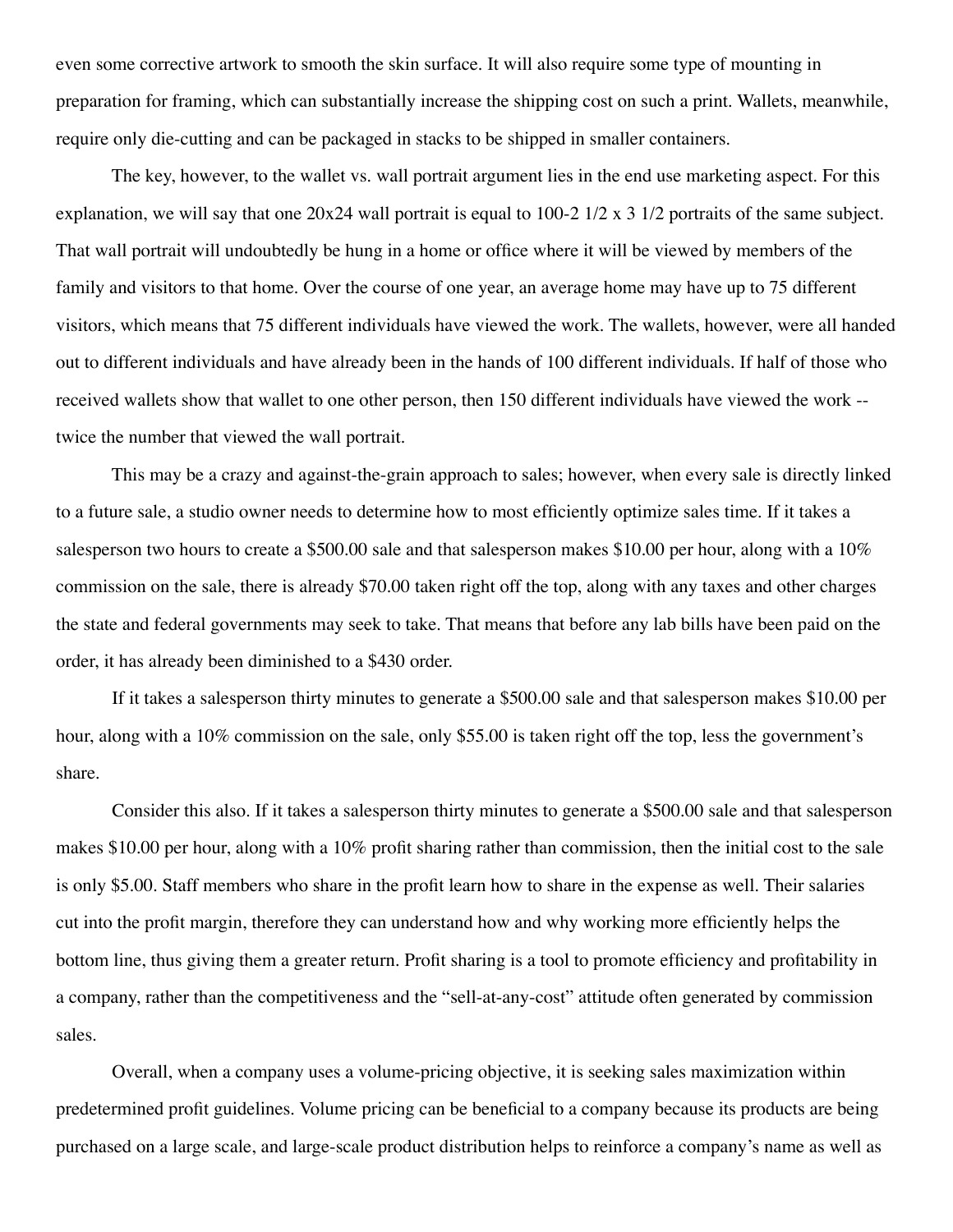to increase its customer loyalty (701).

### **Less Change is More Spoilage.**

There are so many different ways and outlooks on professional photography today that one cannot possibly hope to adapt a studio to each and every one. And for the most part, photographers are guilty of one of two crimes: too much change or not enough.

Those who are guilty of too much change drift from technology to technology, style to style, gadget to gimmick in hopes of imitating whoever is "hot" in the industry. If they need fancy filters, they buy them and subject all of their clients to that new technique. If they need black clothing, they buy it all. But nothing lasts very long due to the fact that they don't take the time to adapt and develop that particular style or concept to their studio. It would be like making soup with all the ingredients except the broth. Nothing mixes together and you eventually have to throw it out.

Good soup, however, begins with a solid broth and other ingredients and flavorings are added -- one at a time -- until the mix is just right. That soup is then allowed to simmer -- constantly being stirred -- until it reaches perfection.

Such is a good studio. A solid, simplistic business base is the beginning. Different techniques, styles and outlooks are the ingredients. With that constant stirring and mixing, all those techniques are allowed to blend together, supported by the business base.

Don't get the idea that change is bad, though. Change is good. We often move the furniture with the excuse of "finding new ideas" that fell underneath a table or chair. But we aren't completely trashing the old furniture and buying new...we are moving what we have to see the world from a different perspective.

Simple, cost-effective and yet giving us the change that we need.

Rieva Lesonsky, Editorial Director of Entrepreneur magazine, said it best in her September 2002 editorial. "...Successful entrepreneurs are never content to rest on their laurels. No matter how accomplished they are, they're constantly seeking the next best thing - not necessarily a new business... - but simply new ways to do whatever they've been doing...Keep your eyes and ears open and apply what you see to your business." (Lesonsky)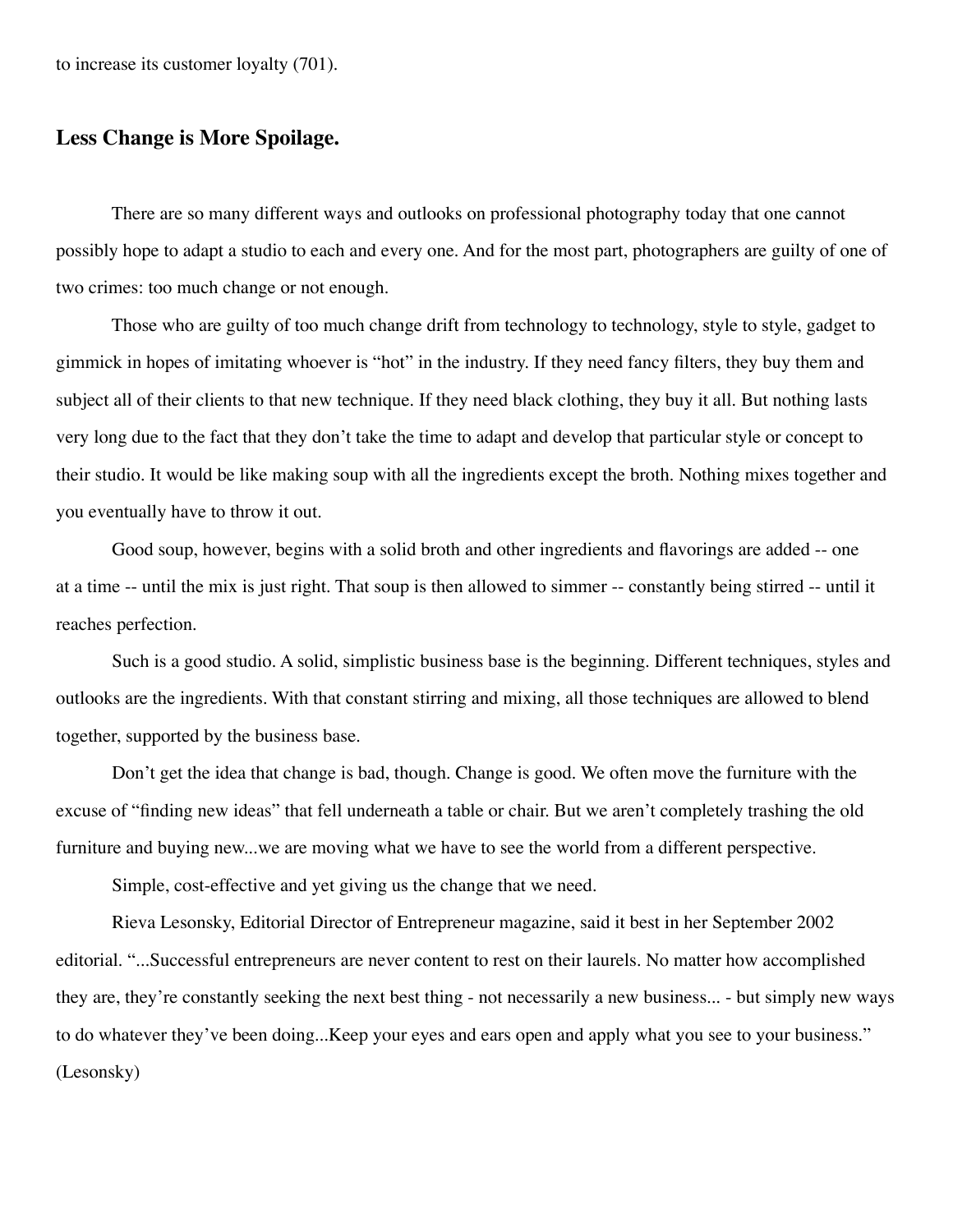# **CONCLUSION**

Less is more. A simplified, common sense approach to any business can help that business run more efficiently and more productively in the long run. What many photography studio owners fail to realize is that they are not only creators, but managers as well: both cooks and chefs, responsible for the basic nutrition of their studio along with adding those ingredients that separate fast food eating from gourmet dining.

But it needn't be difficult or complicated. Whether using a digital camera or determining a profit margin, basic common sense should prevail. Starting with the smallest common denominator is always the best place to begin. And living by the creed, "Less is more," will make everything much easier.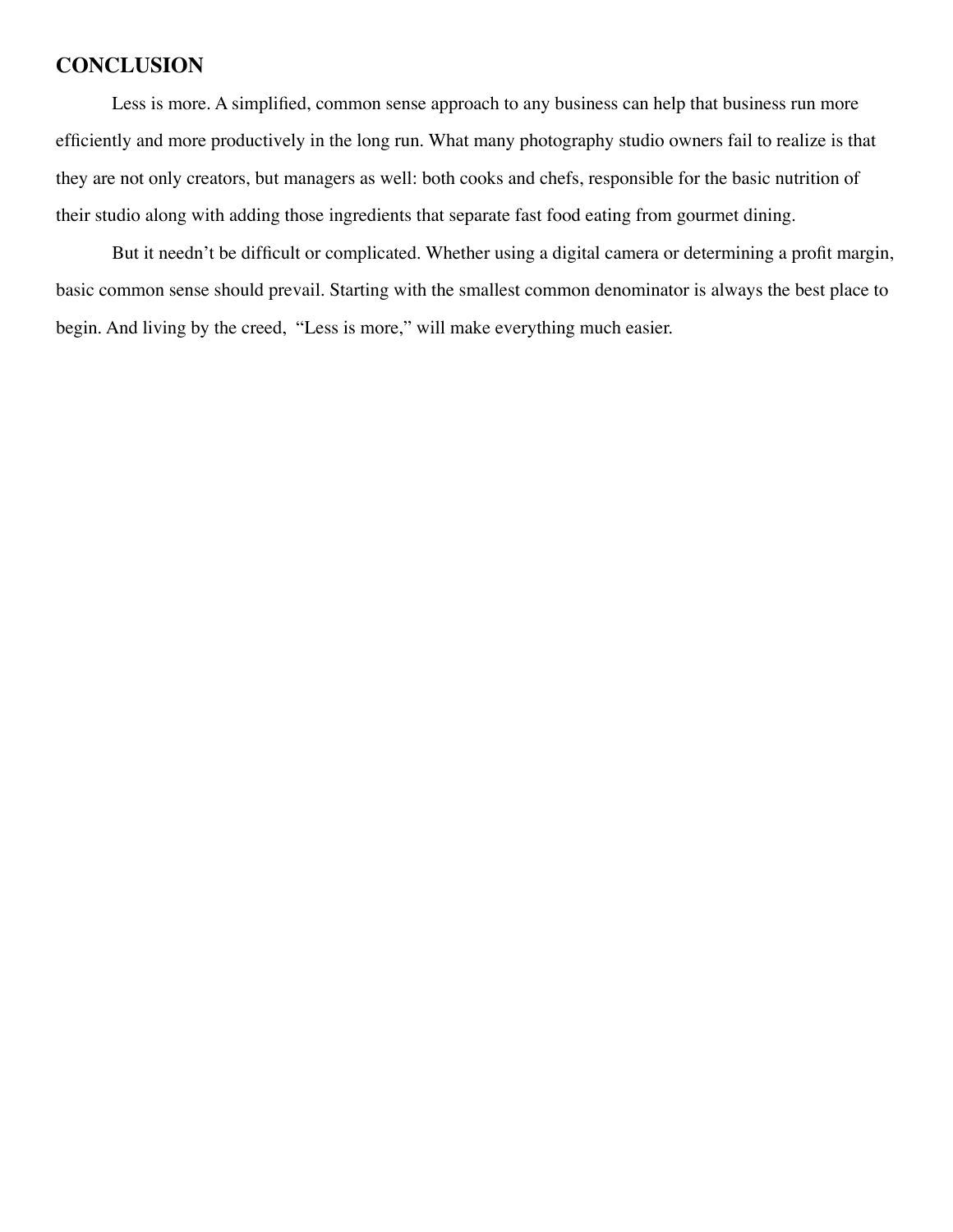#### Works Cited

Bobbi Brown Cosmetics. Curtis Phelps. 2002. <http://www.bobbibrowncosmetics.com/ bobbi/index.html>

Hall, Doug. Jump Start Your Brain. New York: Warner Books, Inc., 1995.

 LeBoeuf, Michael. How To Win Customers and Keep Them For Life. New York: G.P. Putnam's Sons, 1988.

Lesonsky, Rieva. "Forgot Your Change?" Entrepreneur September 2002: 14.

"Pricing." Encyclopedia of Business and Finance. 10th ed. 2001. 701.

 Whitsett, David A. From Management Theory to Business Sense. New York: AMACOM, 1983.